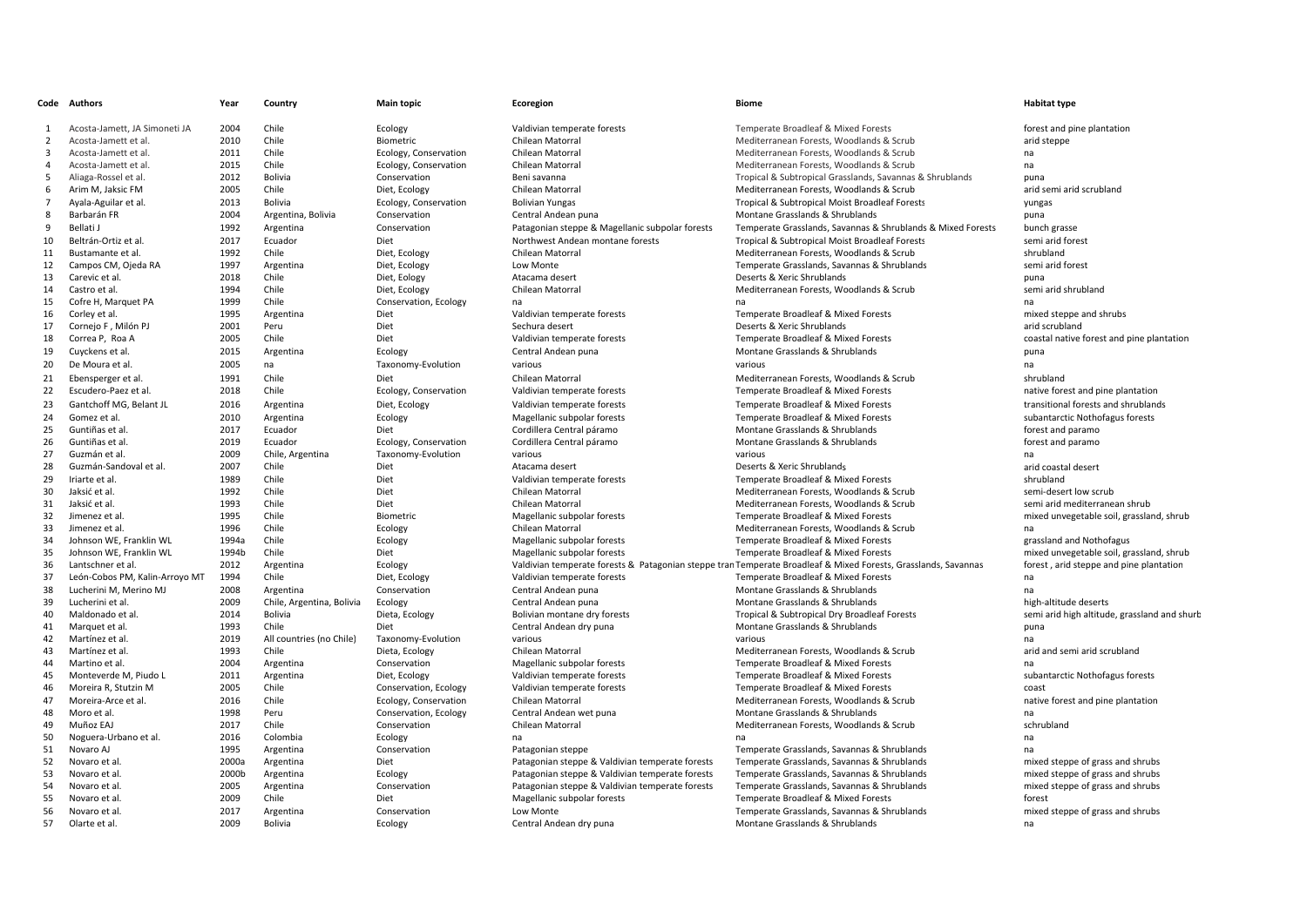| 58 | Ordóñez-Delgado et al.   | 2018  | Ecuador   | Ecology                     | Northwest Andean montane forests             | Tropical & Subtropical Moist Broadleaf Forests           | mountain forest                              |
|----|--------------------------|-------|-----------|-----------------------------|----------------------------------------------|----------------------------------------------------------|----------------------------------------------|
| 59 | Pacheco et al.           | 2004  | Chile     | Conservation                | Central Andean dry puna                      | Montane Grasslands & Shrublands                          | puna, tolar                                  |
| 60 | Palacios et al.          | 2012  | Argentina | Diet                        | Low Monte                                    | Temperate Grasslands, Savannas & Shrublands              | dry scrub, Patagonian steppe                 |
| 61 | Perini et al.            | 2010  | na        | Taxonomy-Evolution          | na                                           | na                                                       | na                                           |
| 62 | Petrigh RS, Fugassa MH   | 2013  | Argentina | Taxonomy-Evolution          | Magellanic subpolar forests                  | Temperate Broadleaf & Mixed Forests                      | na                                           |
| 63 | Pia et al.               | 2003  | Argentina | Diet, Conservation          | Dry Chaco                                    | Tropical & Subtropical Grasslands, Savannas & Shrublands | steppe                                       |
| 64 | Pia MV                   | 2013  | Argentina | Diet                        | Dry Chaco                                    | Tropical & Subtropical Grasslands, Savannas & Shrublands | steppe, exposed rock, polilepys, shrublands. |
| 65 | Pia et al.               | 2013  | Argentina | Ecology                     | Dry Chaco                                    | Tropical & Subtropical Grasslands, Savannas & Shrublands | grasslands, Polilepis forests or shrublands  |
| 66 | Ramírez-Chaves et al.    | 2013  | Colombia  | Ecology                     | Northwest Andean montane forests             | Tropical & Subtropical Moist Broadleaf Forests           | mountain forest                              |
| 67 | Reina DS                 | 2019  | Ecuador   | Diet                        | Northwest Andean montane forests             | Tropical & Subtropical Moist Broadleaf Forests           | semideciduous forest                         |
| 68 | Romo MC                  | 1995  | Peru      | Diet                        | Ucayali moist forests                        | Tropical & Subtropical Moist Broadleaf Forests           | paramo                                       |
| 69 | Rubio et al.             | 2013  | Chile     | Diet                        | Chilean Matorral                             | Mediterranean Forests, Woodlands & Scrub                 | Mediterranean shruland                       |
| 70 | Salvatori et al.         | 1999  | Chile     | Ecology                     | Chilean Matorral                             | Mediterranean Forests, Woodlands & Scrub                 | Semi arid mediterranean schrub               |
| 71 | Segura V, Prevosty F     | 2012  | Argentina | Biometric                   | Patagonian steppe                            | Temperate Grasslands, Savannas & Shrublands              | na                                           |
| 72 | Segura V                 | 2013  | Argentina | Biometric                   | Valdivian temperate forests                  | Temperate Broadleaf & Mixed Forests                      | na                                           |
| 73 | Silva et al              | 2004  | Chile     | Diet                        | na                                           | na                                                       | na                                           |
| 74 | Silva et al              | 2005a | Chile     | Diet                        | Chilean Matorral                             | Mediterranean Forests, Woodlands & Scrub                 | semi araid thorn-scrub                       |
| 75 | Silva et al              | 2005b | Chile     | Diet                        | Chilean Matorral                             | Mediterranean Forests, Woodlands & Scrub                 | na                                           |
| 76 | Simonetti et al.         | 2013  | Chile     | Ecology                     | Valdivian temperate forests                  | Temperate Broadleaf & Mixed Forests                      | Maulino forest, pine plantation              |
| 77 | Stein et al.             | 1994  | Argentina | Conservaion, Ecology        | Valdivian temperate forests                  | Temperate Broadleaf & Mixed Forests                      | na                                           |
| 78 | Tantalean et al.         | 2007  | Peru      | Conservaion, Ecology        | Sechura desert                               | Deserts & Xeric Shrublands                               | na                                           |
| 79 | Tchaicka et al           | 2016  | na        | Taxonomy-Evolution          | various                                      | various                                                  | na                                           |
| 80 | Tellaeche et al          | 2014  | Argentina | Ecology                     | Central Andean puna                          | Montane Grasslands & Shrublands                          | puna                                         |
| 81 | Travaini et al.          | 2000a | Argentina | Biometric                   | Patagonian steppe                            | Temperate Grasslands, Savannas & Shrublands              | na                                           |
| 82 | Travaini et al.          | 2000b | Argentina | Conservation                | Patagonian steppe                            | Temperate Grasslands, Savannas & Shrublands              | na                                           |
| 83 | Travaini et al.          | 2001  | Argentina | Conservation                | Patagonian steppe                            | Temperate Grasslands, Savannas & Shrublands              | grasses and shurbs                           |
| 84 | Travaini et al.          | 2003  | Argentina | Ecology                     | Patagonian steppe                            | Temperate Grasslands, Savannas & Shrublands              | grasses and shurbs                           |
| 85 | Travaini et al.          | 2013  | Argentina | Conservation                | Patagonian steppe                            | Temperate Grasslands, Savannas & Shrublands              | grasses and shurbs                           |
| 86 | Trujillo G, Trujillo G   | 2007  | Ecuador   | Diet                        | Northwest Andean montane forests             | Tropical & Subtropical Moist Broadleaf Forests           | dry forest                                   |
| 87 | Walker et al.            | 2007  | Argentina | Diet                        | Central Andean puna & Southern Andean steppe | Montane Grasslands & Shrublands                          | paramo                                       |
| 88 | Wayne et al.             | 1989  | na        | Taxonomy-Evolution          | na                                           | na                                                       | na                                           |
| 89 | Zacari MÁ, Pacheco LF    | 2005  | Bolivia   | Conservation, Diet          | Central Andean dry puna                      | Montane Grasslands & Shrublands                          | na                                           |
| 90 | Zapata et al.            | 1997  | Argentina | Biometric                   | Valdivian temperate forests                  | Temperate Broadleaf & Mixed Forests                      | na                                           |
| 91 | Zapata et al.            | 2005  | Argentina | Diet                        | Patagonian steppe                            | Temperate Grasslands, Savannas & Shrublands              | tussock grasses, dome shaped, spindly shrubs |
| 92 | Zapata et al.            | 2008  | Argentina | Taxonomy-Evolution, Ecology | Patagonian steppe                            | Temperate Grasslands, Savannas & Shrublands              | grasses and shurbs                           |
| 93 | Zapata-Ríos G, Branch LC | 2016  | Ecuador   | Diet, Conservation          | Northern Andean páramo                       | Montane Grasslands & Shrublands                          | paramo                                       |
| 94 | Zrzavý J, Řičánková V    | 2004  | na        | Taxonomy-Evolution          | na                                           | na                                                       | na                                           |
| 95 | Zunino et al.            | 1995  | Argentina | Taxonomy-Evolution          | na                                           | na                                                       | na                                           |
| 96 | Zuñiga AH. Fuenzalida V  | 2016  | Chile     | Diet                        | Valdivian temperate forests                  | <b>Temperate Broadleaf &amp; Mixed Forests</b>           | forest                                       |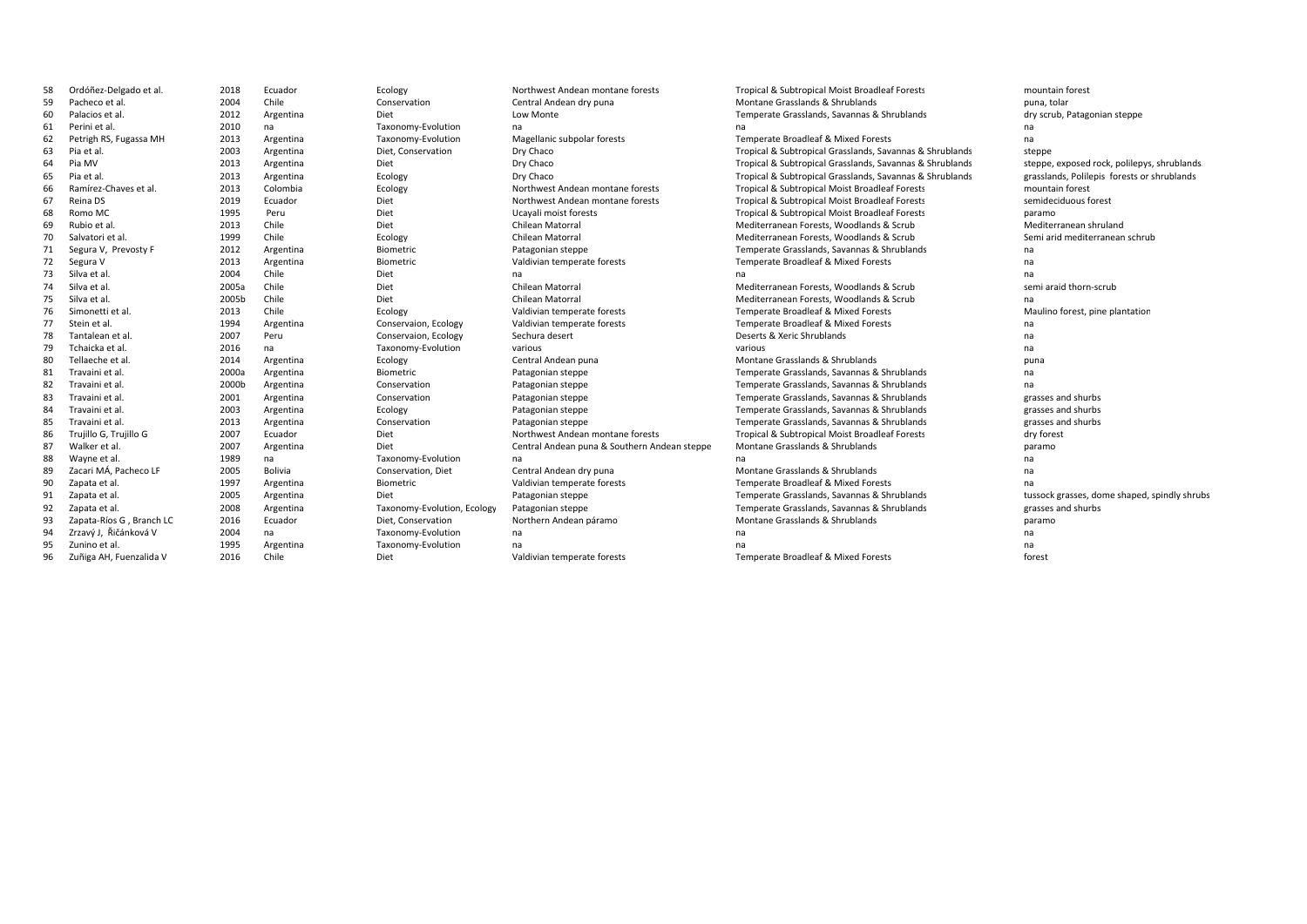## Code. Reference

- 1. Acosta-Jamett G, Simonetti JA (2004). Habitat use by Oncifelis guigna and Pseudalopex culpaeus in a fragmented forest landscape in central Chile. Biodiversity and Conservation, 13(6): 1135-1151.
- 2. Acosta-Jamett G, Astorga-Arancibia F, Cunningham A (2010). Comparison of chemical immobilization methods in wild foxes (Pseudalopex griseus and Pseudalopex culpaeus) in Chile. Journal of wildlife diseases, 46(4): 1204-1213.
- 3. Acosta-Jamett G, Chalmers WSK, Cunningham AA, Cleaveland S, Handel IG (2011). Urban domestic dog populations as a source of canine distemper virus for wild carnivores in the Coquimbo region of Chile. Veterinary Microbiology, 152(3-4): 247-257.
- 4. Acosta-Jamett G, Cunningham AA, Cleaveland S (2015). Serosurvey of canine distemper virus and canine parvovirus in wild canids and domestic dogs at the rural interface in the Coquimbo Region, Chile. European Journal of Wildlife Research, 61(2): 329-332.
- 5. Aliaga-Rossel E, Ríos-Uzeda B, Ticona H (2012). Amenazas de perros domésticos en la conservación del cóndor, el zorro y el puma en las tierras altas de Bolivia. Revista Latinoamericana de Conservación, 2(2):1-3.
- 6. Arim M, Jaksic FM (2005). Productivity and food web structure: association between productivity and link richness among top predators. Journal of Animal Ecology, 74(1): 31-40.
- 7. Ayala-Aguilar G, Nallar R, Alandia-Robles E, Limachi-Quiñajo R, Mollericona JL, Ayala-Crespo G (2013). Parásitos intestinales del zorro andino (Lycalopex culpaeus, Canidae) en el Valle Acero Marka de los Yungas (La Paz, Bolivia). Ecología en Bolivia, 48(2): 104-108.
- 8. Barbarán FR (2004). Usos mágicos, medicinales y rituales de la fauna en la Puna del Noroeste Argentino y Sur de Bolivia. Contribuciones al Manejo de Vida Silvestre en Latinoamérica, 1(1):1-26.
- 9. Bellati J (1992b). Ovejeros vs. zorros colorados: El collar protector del ganado una nueva alternativa para el contrdel daño del zorro colorado. Presencia, 26:34-35.
- 10. Beltrán-Ortiz EP, Cadena-Ortiz H, Brito J (2017). Dieta del zorro de páramo Lycalopex culpaeus (Molina 1782) en un bosque seco interandino del norte de Ecuador. Mastozoología Neotropical, 24(2):437-441, Mendoza, 2017
- 11. Bustamantefi RO, Simonctti A, Mella E (1992). Are foxes legitimate and efficient seed dispersers? A field test. Acta Oecologica, 13(2): 203-208.
- 12. Campos CM, Ojeda RA (1997). Dispersal and germination ofProsopis flexuosa (Fabaceae) seeds by desert mammals in Argentina. Journal of Arid Environments, 35(4), 707-714.
- 13. Carevic FS, Carmona ER, Cartes F, Taucare F (2019). Contrasting variations in the diet of the Andean fox Lycalopex culpaeus Molina, 1782 on geographical and environmental scales in the Atacama Desert. Mammalia, 83(5), 439-446.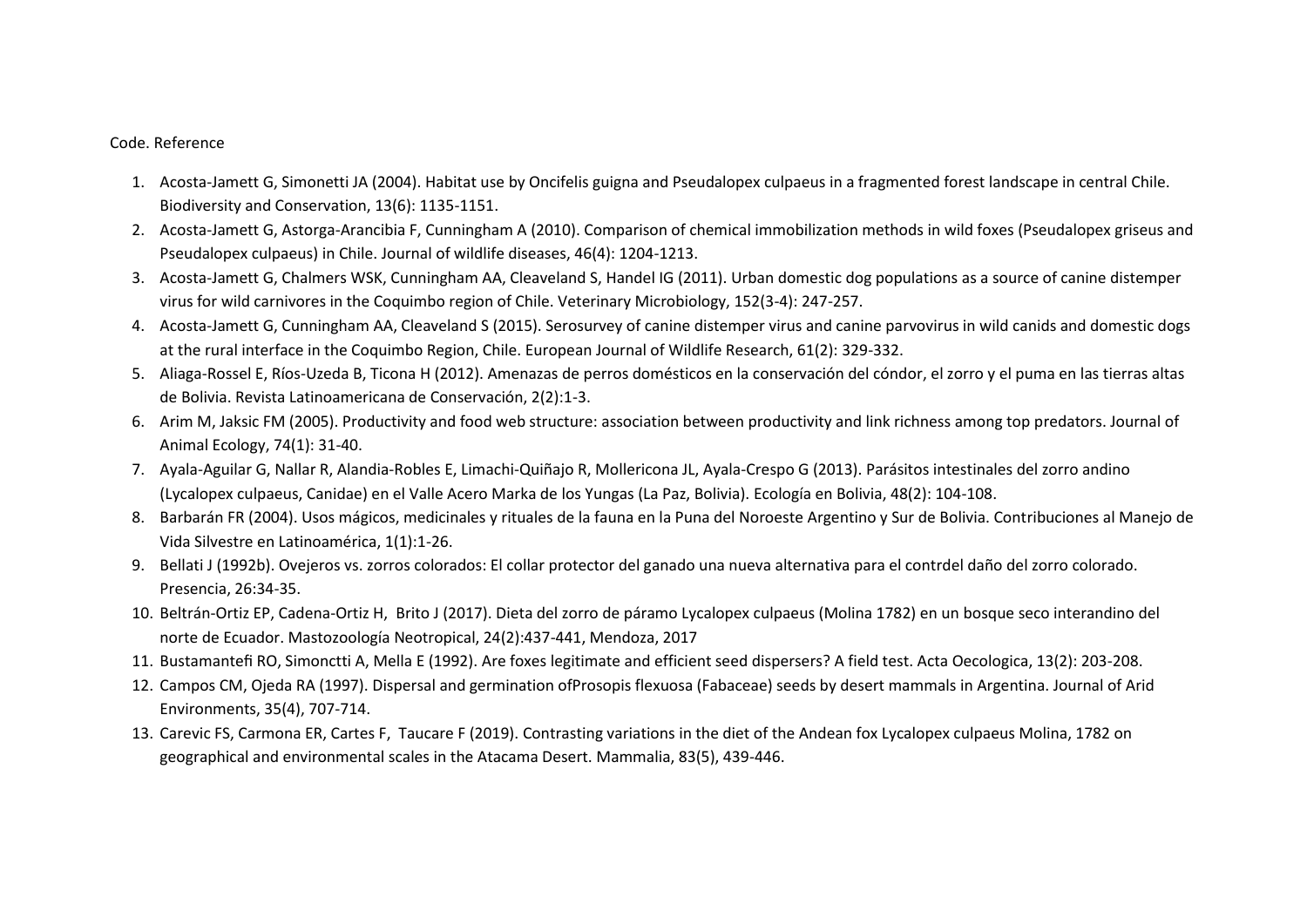- 14. Castro SA, Silva SI, Meserve PL, Gutierrez JR, Contreras LC, Jaksic FM (1994). Frugivoría y dispersión de semillas de pimiento (Schinus molle) por el zorro culpeo (Pseudalopex culpaeus) en el Parque Nacional Fray Jorge (IV Región, Chile). Revista Chilena de Historia Natural, 67(2): 169-176.
- 15. Cofre H, and Marquet PA (1999). Conservation status, rarity, and geographic priorities for conservation of Chilean mammals: an assessment. Biological Conservation, 88(1): 53-68.
- 16. Corley JC, Fernandez GJ, Capurro AF, Novaro AJ, Funes MC, Travaini A (1995). Selection of cricetine prey by the culpeo fox in Patagonia: a differential prey vulnerability hypothesis. Mammalia, 59(3), 315-326.
- 17. Cornejo Farfán A, Jiménez Milón P (2001). Dieta del zorro andino Pseudalopex culpaeus (Canidae) en el matorral desértico del sur del Perú. Revista de Ecología Latino Americana, 8: 01-09.
- 18. Correa P, Roa A (2005). Relaciones tróficas entre Oncifelis guigna, Lycalopex culpaeus, Lycalopex griseus y Tyto alba en un ambiente fragmentado de la zona central de Chile. Mastozoología Neotropical, 12(1): 57-60.
- 19. Cuyckens GAE, Perovic PG, Cristobal L (2015). How are wetlands and biological interactions related to carnivore distributions at high altitude? Journal of Arid Environments, 115: 14-18.
- 20. De Moura Bubadué J, Cáceres N, dos Santos Carvalho R, Meloro C (2016). Ecogeographical variation in skull shape of South-American canids: abiotic or biotic processes? Evolutionary Biology, 43(2): 145-159.
- 21. Ebensperger LA, Mella JE, Simonetti JA (1991). Trophic-niche relationships among Galictis cuja, Dusicyon culpaeus, and Tyto alba in central Chile. Journal of Mammalogy, 72(4): 820-823.
- 22. Escudero-Páez SP, Botero-Delgadillo E, Estades CF (2019). Effect of plantation clearcutting on carnivore presence in industrial forest landscapes in south-central Chile. Mammalia, 83(2), 115-124.
- 23. Gantchoff MG, Belant JL (2016). Patterns of coexistence between two mesocarnivores in northern Patagonia in the presence of invasive hares and anthropogenic disturbance. Austral Ecology, 41(1): 97-105.
- 24. Gomez JJ, Gozzi AC, Macdonald DW, Gallo E, Centrón D, Cassini MH (2010). Interactions of exotic and native carnivores in an ecotone, the coast of the Beagle Channel, Argentina. Polar biology, 33(10), 1371-1378.
- 25. Guntiñas M, Lozano J, Cisneros R, Narváez C, Armijos J (2017) Feeding ecology of the culpeo in southern Ecuador: wild ungulates being the main prey. Contributions to Zoology, 86: 169-180.
- 26. Guntiñas M, Lozano J, Cisneros R, Narváez C, Arias D (2019) Habitat requirements and differential abundance of the culpeo (Lycalopex culpaeus) in the high Andes of southern Ecuador. European Journal of Wildlife Research, 65:18.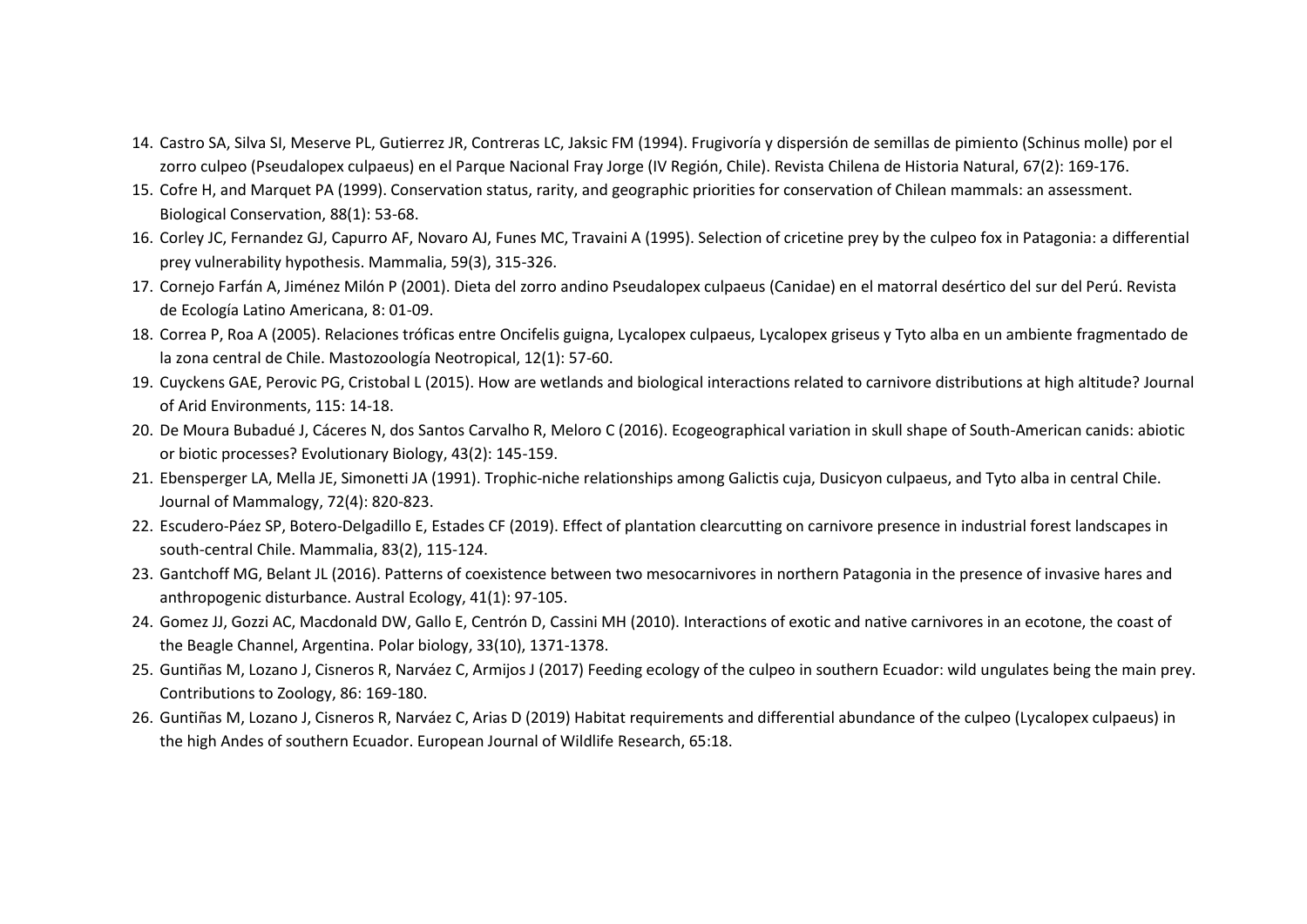- 27. Guzmán-Sandoval J, Sielfeld W, Ferrú M (2007). Dieta de Lycalopex culpaeus (Mammalia: Canidae) en el extremo norte de Chile (Región de Tarapacá). Gayana, 71(1): 1-7.
- 28. Guzmán JA, D Elía G, Ortiz JC (2009). Variación geográfica del zorro Lycalopex culpaeus (Mammalia, Canidae) en Chile: implicaciones taxonómicas. Revista de Biología Tropical, 57(1-2): 421-432.
- 29. Iriarte JA, Jimenez JE, Contreras LC, Jaksić FM (1989). Small-mammal availability and consumption by the fox, Dusicyon culpaeus, in central Chilean scrublands. Journal of Mammalogy, 70(3): 641-645.
- 30. Jaksic FM, Jiménez JE, Castro SA, Feinsinger P (1992). Numerical and functional response of predators to a long-term decline in mammalian prey at a semi-arid Neotropical site. Oecologia, 89(1): 90-101.
- 31. Jaksic FM, Meserve PL, Gutiérrez JR, Tabilo EL (1993). The components of predation on small mammals in semiarid Chile: preliminary results. Revista Chilena de Historia Natural, 66: 305-321.
- 32. Jiménez JE, Yáñez JL, Tabilo EL, Jaksić FM (1995). Body size of Chilean foxes: a new pattern in light of new data. Acta Theriologica, 40(3): 321-326.
- 33. Jiménez JE, Yáñez JL, Tabilo EL, Jaksic FM (1996). Niche-complementarity of South American foxes: reanalysis and test of a hypothesis. Revista Chilena de Historia Natural, 69: 113-123.
- 34. Johnson WE, Franklin WL (1994a). Spatial resource partitioning by sympatric grey fox (Dusicyon griseus) and culpeo fox (Dusicyon culpaeus) in southern Chile. Canadian Journal of Zoology, 72(10): 1788-1793.
- 35. Johnson WE, Franklin WL (1994b). Role of body size in the diets of sympatric gray and culpeo foxes. Journal of Mammalogy, 75(1): 163-174.
- 36. Lantschner MV, Rusch V, Hayes JP (2012). Habitat use by carnivores at different spatial scales in a plantation forest landscape in Patagonia, Argentina. Forest Ecology and Management, 269: 271-278.
- 37. León-Lobos PM, Kalin-Arroyo MT (1994). Germinación de semillas de Lithrea caustica (Mol.) H. et A. (Anacardüiceae) dispersadas por Pseudalopex spp. (Canidae) en el bosque esclerófilo de Chile central. Revista Chilena de Historia Natural, 67: 59-64.
- 38. Lucherini M, Merino MJ (2008). Perceptions of Human–Carnivore Conflicts in the High Andes of Argentina. Mountain Research and Development, 28(1): 81–85.
- 39. Lucherini M, Reppucci JI, Walker RS, Villalba ML, Wurstten A, Gallardo G, Perovic P (2009). Activity pattern segregation of carnivores in the high Andes. Journal of Mammalogy, 90(6): 1404-1409.
- 40. Maldonado DE, Pacheco LF, Saavedra LV (2014). Legitimidad en la dispersión de semillas de algarrobo (Prosopis flexuosa, Fabaceae) por zorro andino (Lycalopex culpaeus, Canidae) en el Valle de La Paz (Bolivia). Ecología en Bolivia, 49(2): 93-97.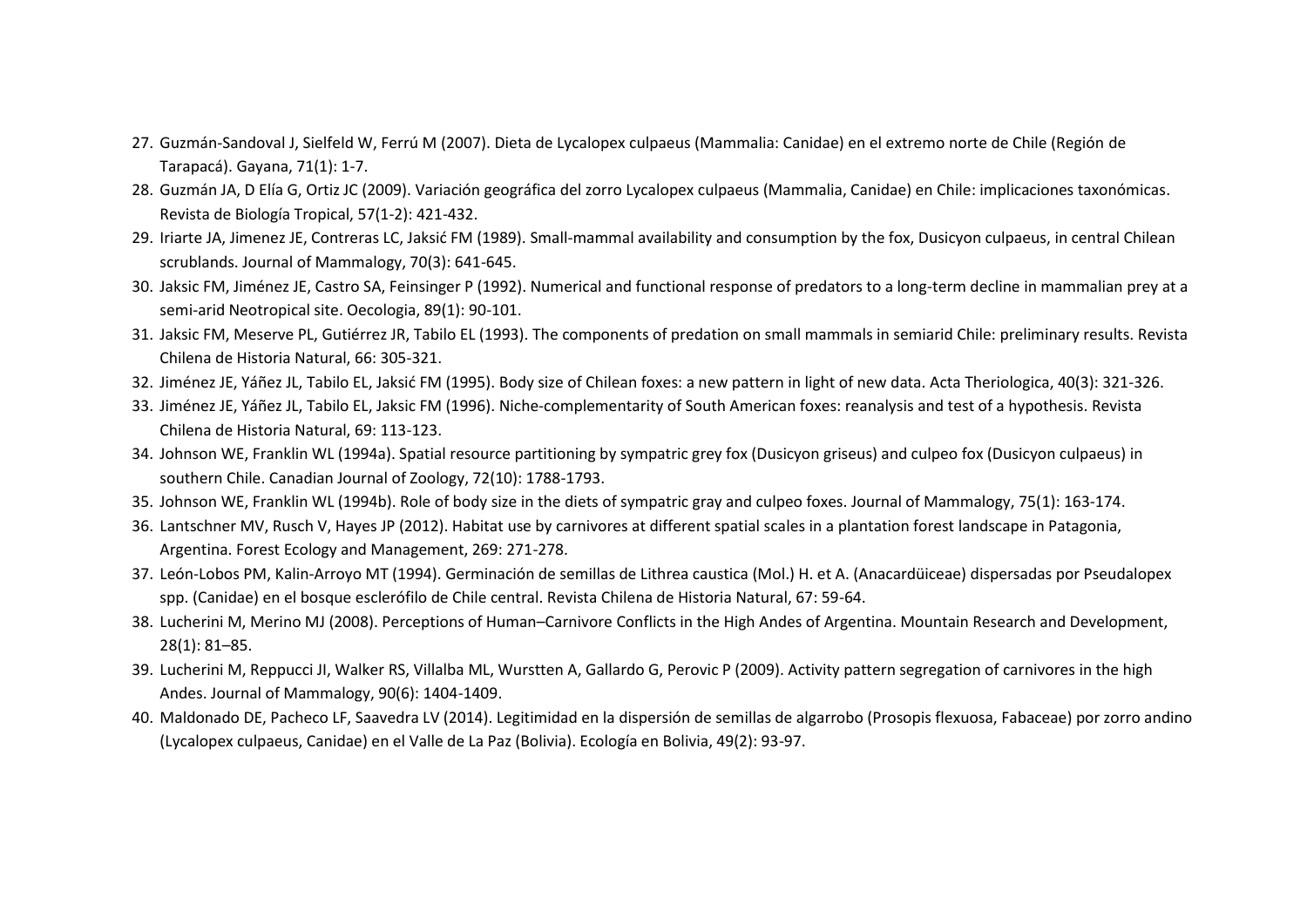- 41. Marquet PA (1993). Food habits of Pseudalopex foxes in the Atacama desert, pre-Andean ranges, and the high Andean plateau of northernmost Chile.
- 42. Martinez PA, Pia MV, Bahechar IA, Molina WF, Bidau CJ, Montoya-Burgos JI (2018). The contribution of neutral evolution and adaptive processes in driving phenotypic divergence in a model mammalian species, the Andean fox Lycalopex culpaeus. Journal of Biogeography, 45(5), 1114-1125.
- 43. Martínez DR, Rau JR, Jaksic FM (1993). Respuesta numérica y selectividad dietaria de zorros (Pseudalopex spp.) ante una reducción de sus presas en el norte de Chile. Revista Chilena de Historia Natural, 66: 195-202.
- 44. Martino PE, Montenegro JL, Preziosi JA, Venturini C, Bacigalupe D, Stanchi NO, Bautista EL (2004). Serological survey of selected pathogens of freeranging foxes in southern Argentina, 1998–2001. Rev Sci Tech, 23(3): 801-806.
- 45. Monteverde MJ, Piudo L (2011). Activity patterns of the culpeo fox (Lycalopex culpaeus magellanica) in a non-hunting area of northwestern Patagonia, Argentina. Mammal Study, 36(3): 119-125.
- 46. Moreira R, Stutzin M (2005). Estudio de la mortalidad de zorros en la IV Región. Boletín Veterinario Oficial, 3, 1-8.
- 47. Moreira-Arce D, Vergara PM, Boutin S, Carrasco G, Briones R, Soto GE, Jiménez JE (2016). Mesocarnivores respond to fine-grain habitat structure in a mosaic landscape comprised by commercial forest plantations in southern Chile. Forest Ecology and Management, 369: 135-143.
- 48. Moro PL, Ballarta J, Gilman RH, Leguia G, Rojas M, Montes G (1998). Intestinal parasites of the grey fox (Pseudalopex culpaeus) in the central Peruvian Andes. Journal of Helminthology, 72(1): 87-89.
- 49. Muñoz EAJ (2017). Relaciones geográficas y prácticas culturales entre los cabreros y la fauna depredadora en la Región de Coquimbo (Chile). Huellas, 21(2): 11-28.
- 50. Noguera-Urbano EA, Ramírez-Chaves HE, Torres-Martínez MM (2016). Análisis geográfico y conservación del zorro andino Lycalopex culpaeus (Mammalia, Canidae) en Colombia. Iheringia, Série Zoologica, 106: e2016014.
- 51. Novaro Andres J (1995). Sustainability of Harvest of Culpeo Foxes in Patagonia. Oryx, 29(1): 18.
- 52. Novaro AJ, Funes MC, Walker RS (2000a). Ecological extinction of native prey of a carnivore assemblage in Argentine Patagonia. Biological Conservation, 92(1): 25-33.
- 53. Novaro AJ, Funes MC, Rambeaud C, Monsalvo O (2000b). Calibración del índice de estaciones odoríferas para estimar tendencias poblacionales del zorro colorado (Pseudalopex culpaeus) en Patagonia. Mastozoología Neotropical, 7(2): 81-88.
- 54. Novaro AJ, Funes MC, Walker RS (2005). An Empirical Test of Source-Sink Dynamics Induced by Hunting. Journal of Applied Ecology, 42(5): 910–20.
- 55. Novaro AJ, Moraga CA, Briceño C, Funes MC, Marino A (2009). First records of culpeo (Lycalopex culpaeus) attacks and cooperative defense by guanacos (Lama guanicoide). Mammalia, 73(2): 148-150.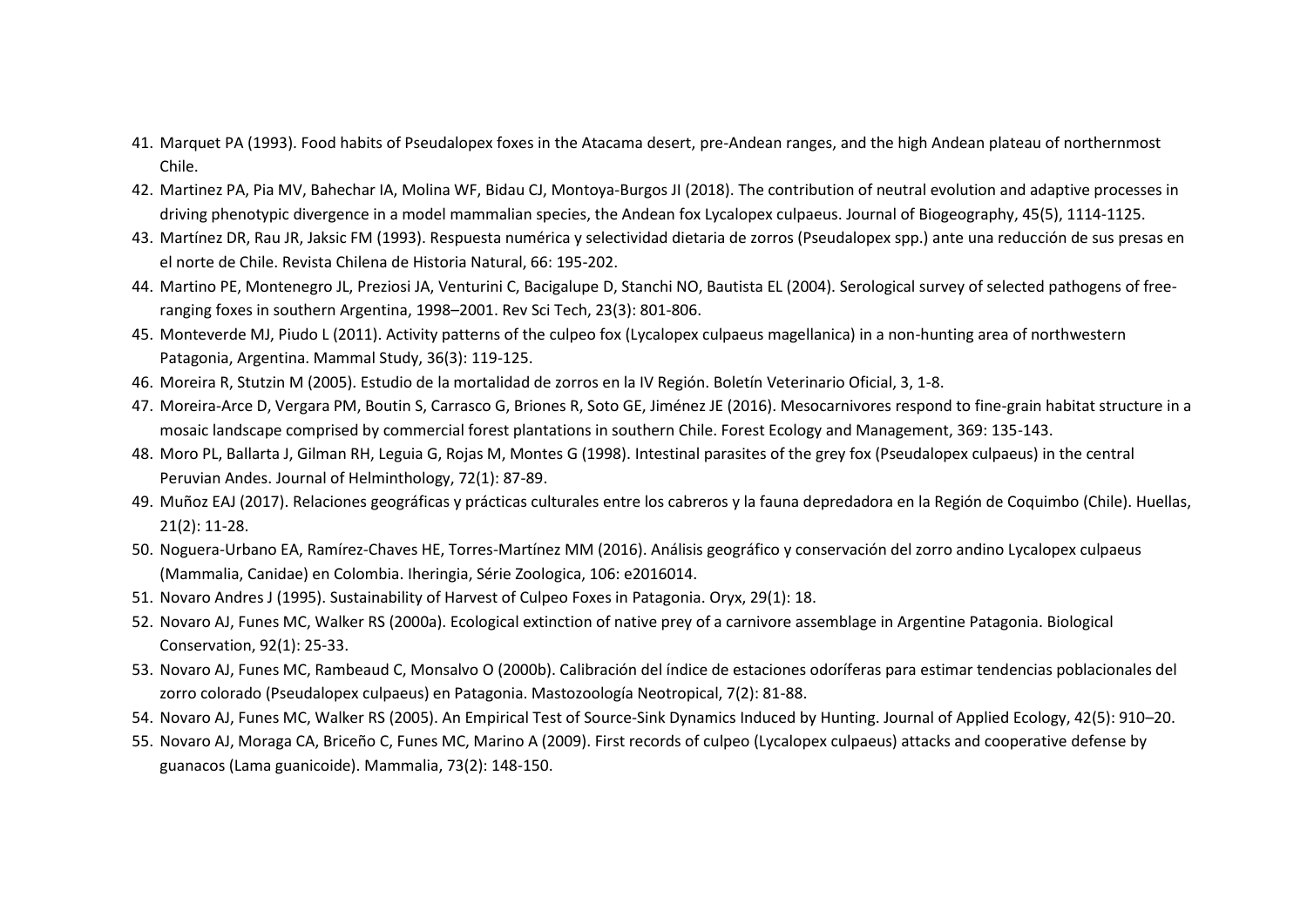- 56. Novaro AJ, González A, Pailacura O, Bolgeri MJ, Hertel M, Funes M, Walker RS (2017). Manejo del conflicto entre carnívoros y ganadería en Patagonia utilizando perros mestizos protectores de ganado. Mastozoología Neotropical, 24(1):47-58.
- 57. Olarte KM, Jiménez JE, Pacheco LF, Gallardo G (2009). Actividad y uso del hábitat de un zorro culpeo y su cría (Pseudalopex culpaeus) en el Parque Nacional Sajama (Oruro, Bolivia). Ecología en Bolivia, 44(2): 131-135.
- 58. Ordóñez-Delgado L, Vits C, González I, Valle D (2018) Registro altitudinal inusual de Zorro Andino Pseudalopex culpaeus (Carnivora: Canidae) en el sureste de Ecuador. ACI Avances en Ciencias e Ingenierías, 10: 58-63.
- 59. Pacheco LF, Gallardo G, Nuñez A (2004). Diseño de un programa de monitoreo para puma y zorro en el Altiplano. Ecología en Bolivia, 39(2): 21-32.
- 60. Palacios R, Walker RS, Novaro AJ (2012). Differences in diet and trophic interactions of Patagonian carnivores between areas with mostly native or exotic prey. Mammalian Biology, 77(3): 183-189.
- 61. Perini FA, Russo CAM, Schrago CG (2010). The evolution of South American endemic canids: a history of rapid diversification and morphological parallelism. Journal of Evolutionary Biology, 23(2): 311-322.
- 62. Petrigh RS, Fugassa MH (2013). Molecular identification of a Fuegian dog belonging to the Fagnano Regional Museum ethnographic collection, Tierra del Fuego. Quaternary International, 317, 14-18.
- 63. Pia MV, López MS, Novaro AJ (2003). Efectos del ganado sobre la ecología trófica del zorro culpeo (Pseudalopex culpaeus smithersi) (Carnivora: Canidae) endémico del centro de Argentina. Revista Chilena de Historia Natural, 76(2): 313-321.
- 64. Pia MV (2013). Trophic interactions between puma and endemic culpeo fox after livestock removal in the high mountains of central Argentina. Mammalia, 77(3): 273-283.
- 65. Pia MV, Renison D, Mangeaud A, De Angelo C, Haro JG (2013). Occurrence of top carnivores in relation to land protection status, human settlements and rock outcrops in the high mountains of central Argentina. Journal of Arid Environments, 91, 31-37.
- 66. Ramírez-Chaves HE, Chaves-Salazar JM, Mendoza-Escobar RH (2013). Nuevo registro del lobo de páramo Lycalopex culpaeus (Mammalia: Canidae) en el suroccidente de Colombia con notas sobre su distribución en el país. Acta Zoológica Mexicana, 29(2): 412-422.
- 67. Reina DS (2019) Componentes alimentarios en la dieta del lobo de páramo Lycalopex culpaeus en la plataforma del aeropuerto Mariscal Sucre, parroquia Tababela, Cantón Quito, Pichincha, Ecuador. ACI Avances en Ciencias e Ingenierías, 11: 444-451.
- 68. Romo MC (1995). Food habits of the Andean fox (Pseudalopex culpaeus) and notes on the moutain cat (Felis colocolo) and puma (Felis concolor) in the Rio Abiseo National Park, Peru. Mammalia, 59(3): 335-344.
- 69. Rubio AV, Alvarado R, Bonacic C (2013). Introduced European rabbit as main prey of the native carnivore culpeo fox (Lycalopex culpaeus) in disturbed ecosystems of central Chile. Studies on Neotropical Fauna and Environment, 48(2): 89-94.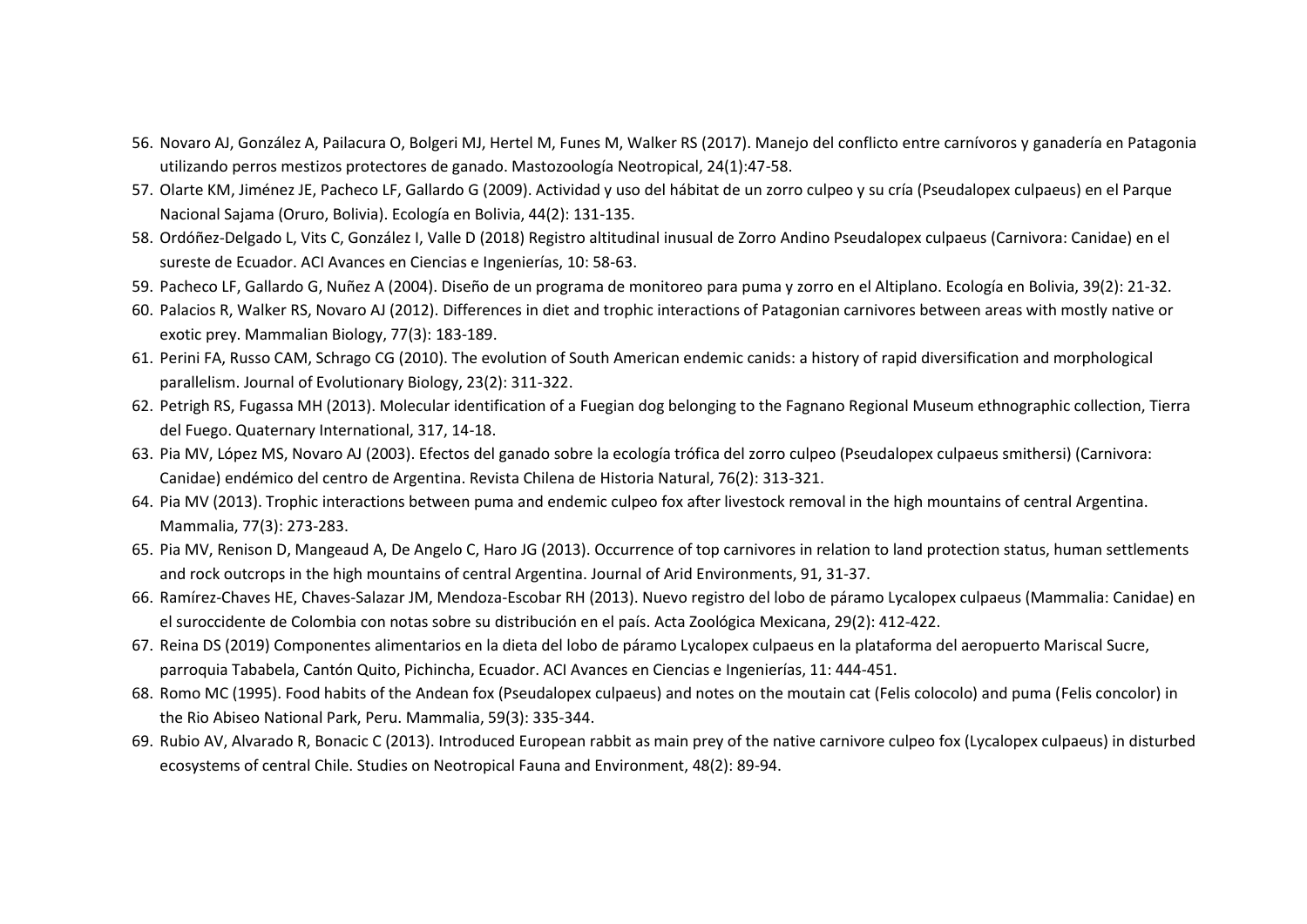- 70. Salvatori V, Vaglio-Laurin G, Meserve PL, Boitani L, Campanella A (1999). Spatial organization, activity, and social interactions of culpeo foxes (Pseudalopex culpaeus) in north-central Chile. Journal of Mammalogy, 80(3): 980-985.
- 71. Segura V, Prevosti F (2012). A quantitative approach to the cranial ontogeny of Lycalopex culpaeus (Carnivora: Canidae). Zoomorphology, 131(1), 79- 92.
- 72. Segura V (2013). Skull ontogeny of Lycalopex culpaeus (Carnivora: Canidae): description of cranial traits and craniofacial sutures. Mammalia, 77(2), 205-214.
- 73. Silva SI, Jaksic FM, Bozinovic F (2004). Interplay between metabolic rate and diet quality in the South American fox, Pseudalopex culpaeus. Comparative Biochemistry and Physiology Part A: Molecular & Integrative Physiology, 137(1): 33-38.
- 74. Silva SI, Bozinovic F, Jaksic FM (2005a). Frugivory and seed dispersal by foxes in relation to mammalian prey abundance in a semiarid thornscrub. Austral Ecology, 30(7): 739-746.
- 75. Silva SI, Jaksic FM, Bozinovic F (2005b). Nutritional ecology and digestive response to dietary shift in the large South American fox, Pseudalopex culpaeus. Revista Chilena de Historia Natural, 78(2): 239-246.
- 76. Simonetti JA, Grez AA, Estades CF (2013). Providing Habitat for Native Mammals through Understory Enhancement in Forestry Plantations. Conservation Biology, 27(5): 1117-1121.
- 77. Stein M, Suriano DM, Novaro AJ (1994). Parasite nematodes from Dusycion griseus (Gray, 1837), D. culpaeus (Molina, 1782) and Conepatus chinga (Molina, 1782) (Mammalia: Carnivora) in Neuquén, Argentina. Systematics and ecology. Boletin chileno de parasitologia, 49(3-4): 60-65.
- 78. Tantaleán M, Mendoza L, Riofrío F (2007). El zorro Andino, P seudalopes, P seudalopes, P culpaeus, un nuevo huésped para Corynosoma obtuscens (Acanthocephala) en el Perú. Revista Peruana de Biología, 14(1): 051-052.
- 79. Tchaicka L, Freitas TR, Bager A, Vidal SL, Lucherini M, Iriarte A, Wayne RK (2016). Molecular assessment of the phylogeny and biogeography of a recently diversified endemic group of South American canids (Mammalia: Carnivora: Canidae). Genetics and Molecular Biology, 39(3): 442-451.
- 80. Tellaeche CG, Reppucci JI, Vidal EM, Lucherini M (2014). New data on the distribution and natural history of the lesser grison (Galictis cuja), hognosed skunk (Conepatus chinga), and culpeo (Lycalopex culpaeus) in northwestern Argentina. Mammalia, 78(2): 261-266.
- 81. Travaini A, Juste J, Novaro AJ, Capurro AF (2000a). Sexual dimorphism and sex identification in the South American culpeo fox, Pseudalopex culpaeus (Carnivora: Canidae). Wildlife Research, 27(6): 669-674.
- 82. Travaini A, Zapata SC, Martínez-Peck R, Delibes M (2000b). Percepción y actitud humanas hacia la predación de ganado ovino por el zorro colorado (Pseudalopex culpaeus) en Santa Cruz, Patagonia Argentina. Mastozoología Neotropical, 7(2): 117-129.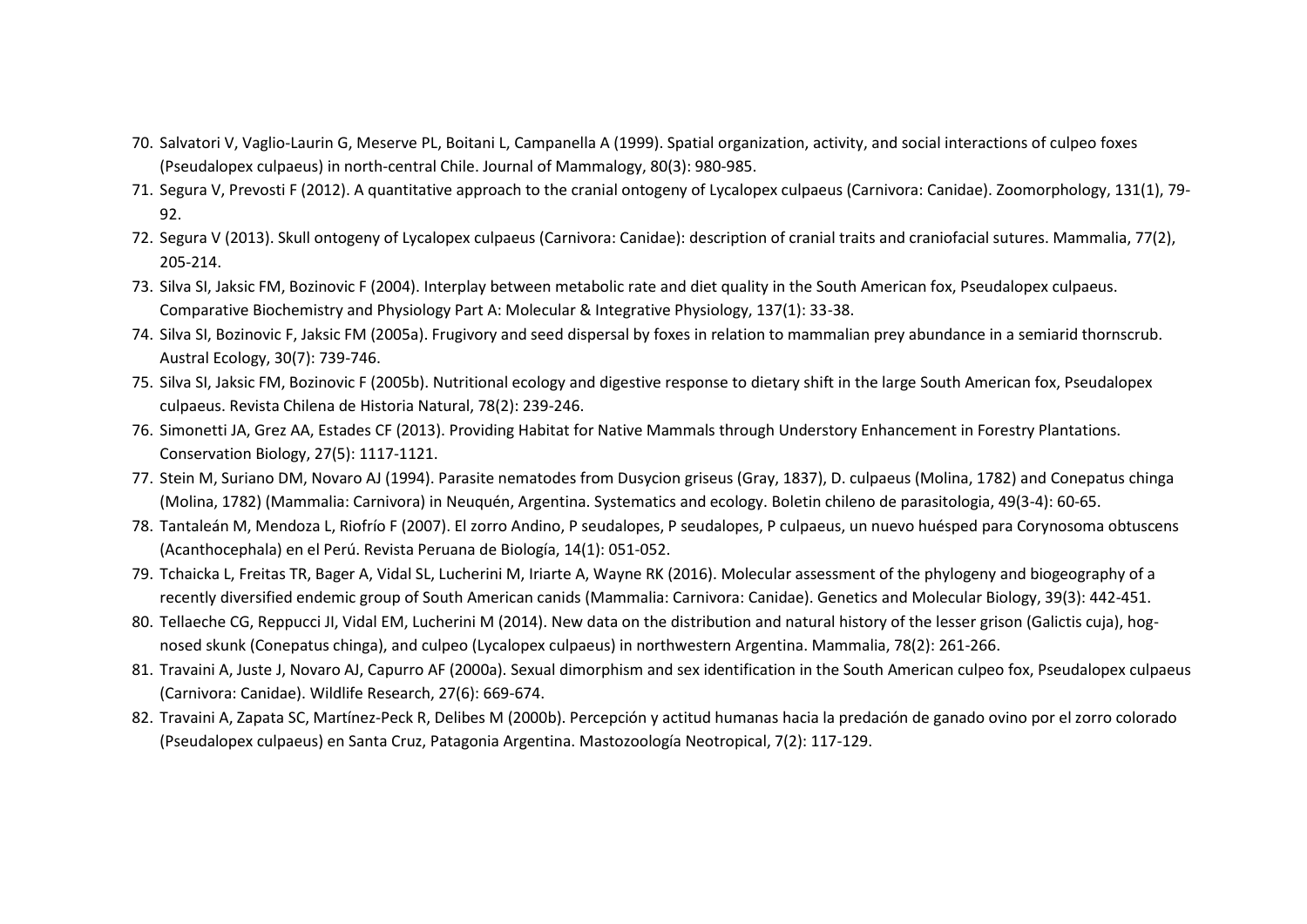- 83. Travaini A, Peck RM, Zapata SC (2001). Selection of odor attractants and meat delivery methods to control Culpeo foxes (Pseudalopex culpaeus) in Patagonia. Wildlife Society Bulletin, 29(4): 1089-1096.
- 84. Travaini A, Pereira J, Martínez-Peck R, Zapata SC (2003). Monitoreo de zorros colorados (Pseudalopex culpaeus) y grises (Pseudalopex griseus) en Patagonia: diseño y comparación de dos métodos alternativos. Mastozoología Neotropical, 10(2): 277-291.
- 85. Travaini A, Vassallo AI, García GO, Echeverría AI, Zapata SC, Nielsen S (2013). Evaluation of Neophobia and Its Potential Impact upon Predator Control Techniques: A Study on Two Sympatric Foxes in Southern Patagonia. Behavioural Processes, 92: 79–87.
- 86. Trujillo Garófalo, F. G., & Trujillo Garófalo, J. (2007). Alimentación del Lobo (Lycalopex culpaeus) en el Bosque Protector Jerusalén, Guayllabamba-Ecuador.
- 87. Walker RS, Novaro AJ, Perovic P, Palacios R, Donadio E, Lucherini M, López MS (2007). Diets of three species of Andean carnivores in high-altitude deserts of Argentina. Journal of Mammalogy, 88(2): 519-525.
- 88. Wayne RK, Van Valkenburgh B, Kat PW, Fuller TK, Johnson WE, O'Brien SJ (1989). Genetic and morphological divergence among sympatric canids. Journal of Heredity, 80(6): 447-454.
- 89. Zacari M, Pacheco L (2005). Depredación vs. Problemas Sanitarios Como Causas de Mortalidad de Ganado Camélido En El Parque Nacional Sajama. Ecología En Bolivia, 40(2): 58–61.
- 90. Zapata SC, Funes MC, Novaro AJ (1997). Estimación de la edad en el zorro colorado patagónico (Pseudalopex culpaeus). Mastozoología Neotropical, 4(2): 145-150.
- 91. Zapata SC, Travaini A, Delibes M, Martínez-Peck R (2005). Food habits and resource partitioning between grey and culpeo foxes in southeastern Argentine Patagonia. Studies on Neotropical Fauna and Environment, 40(2): 97-103.
- 92. Zapata SC, Procopio DE, Martínez-Peck R, Zanón JI, Travaini A (2008). Morfometría externa y reparto de recursos en zorros simpátricos (Pseudalopex culpaeus y P. griseus) en el sureste de la Patagonia Argentina. Mastozoología Neotropical, 15(1): 103-111.
- 93. Zapata-Ríos G, Branch LC (2016). Altered activity patterns and reduced abundance of native mammals in sites with feral dogs in the high Andes. Biological Conservation, 193: 9-16.
- 94. Zrzavý J, Řičánková V (2004). Phylogeny of recent Canidae (Mammalia, Carnivora): relative reliability and utility of morphological and molecular datasets. Zoologica Scripta, 33(4): 311-333.
- 95. Zunino GE, Vaccaro OB, Canevari M, Gardner AL (1995). Taxonomy of the genus Lycalopex (Carnivora: Canidae) in Argentina. Proceedings Biological Society of Washington, 108: 729-747.